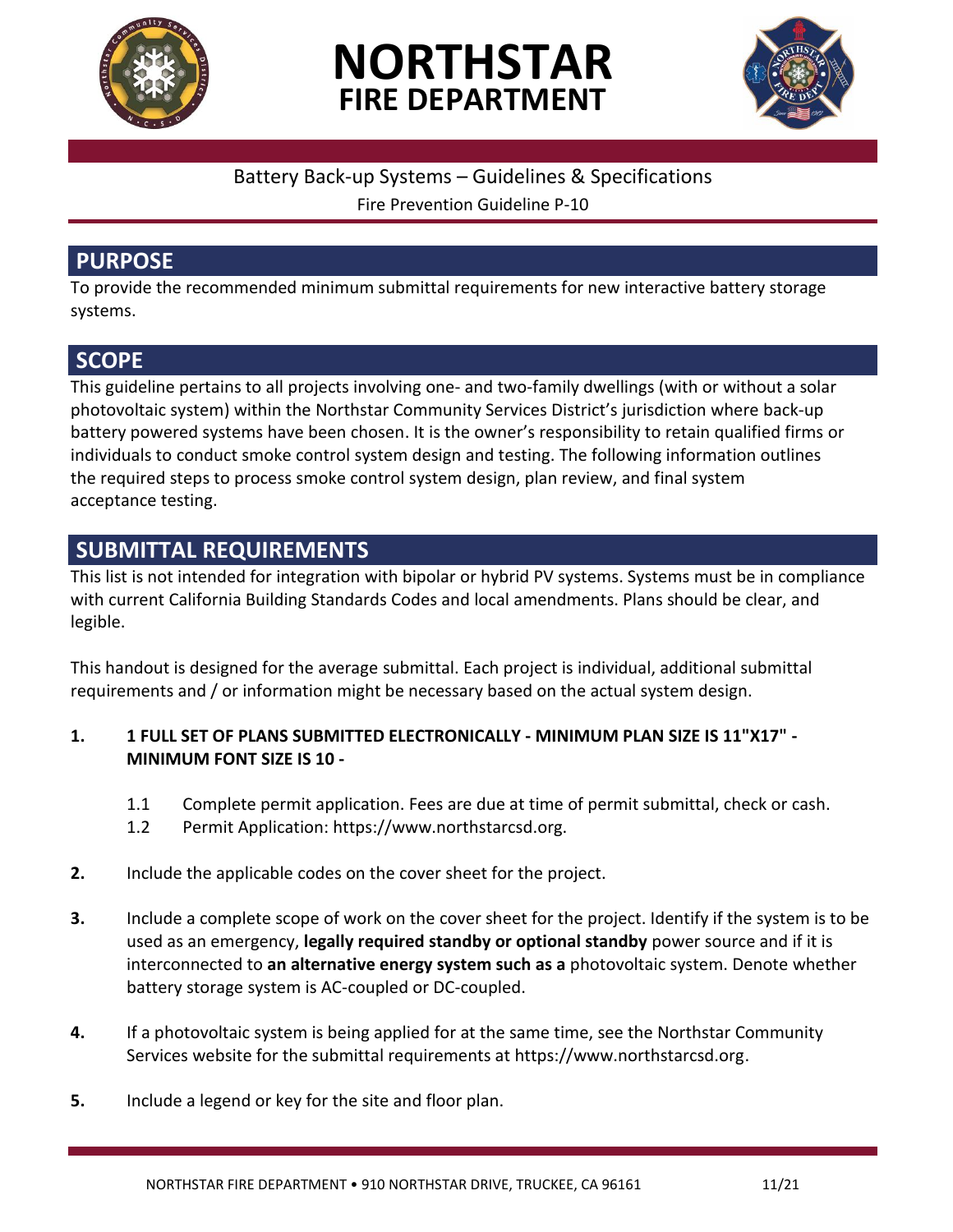- **6.** Provide an accurate site plan and floor plan showing the following:
	- 6.1 The location of the structure the system is to be installed on / in and the location of all equipment that is to be interconnected with the battery system including but not limited to existing utility service, existing sub-panel, existing Photovoltaic system. Identify what equipment is existing and what is new.
	- 6.2 Clearly identify the location and or room the batteries are to be installed in. Identify if they are wall or floor mounted. If there is to be more than one battery and they are wall mounted or mounted on a floor, provide structural calculations for the loads of the batteries to the structure.
	- 6.3 Show required (indoor/outdoor) working clearances for new electrical equipment on floor plan.
	- 6.4 Show method and location of required ventilation equipment (if required) for indoor installations.
	- 6.5 Show physical clearances from combustibles on floor plan.
	- 6.6 Show method of protection from physical damage for battery storage system.
	- 6.7 Show means of access to battery storage system.
	- 6.8 Show location and/or method of rapid shutdown initiation of the storage battery system, when integrated with photovoltaic.
	- 6.9 Show conduit/cable routing of battery storage system, PV, and related circuits.
	- 6.10 Show trench details if applicable, show overhead runs if applicable. Denote whether conductors are routed indoors or outdoors.
- **7.** Show the location of the first responders disconnect for the system. Demonstrating that the battery storage system can be disconnected from the premise wiring.
- **8.** Provide a complete line diagram for the system. Include wire sizing calculations. See bullet point 8 for calculations requirements.
	- 8.1 Show grounding and bonding for battery storage system, including the ground return path.
	- 8.2 Show method of interconnection of battery storage system.
	- 8.3 Show overcurrent protection method and rating when required.
	- 8.4 Include detailed wiring information for all new circuits, including:
		- Conductor size/type
		- Number of conductors
		- Conduit size
		- **Conduit type**
	- 8.5 Show all disconnecting means.
	- 8.6 Show ratings (voltage, ampacity, environmental, etc.) for new and existing service equipment.